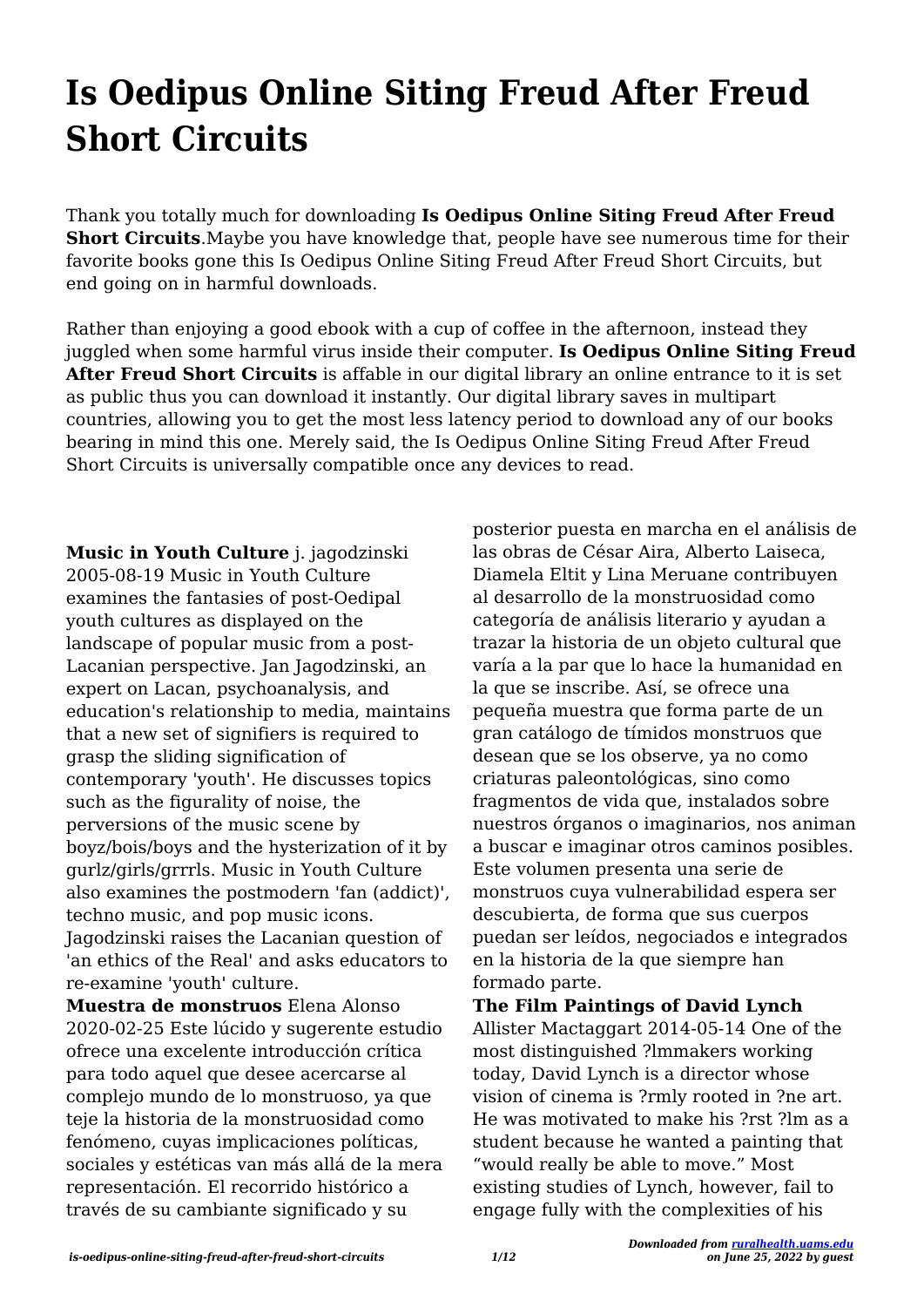?lms' relationship to other art forms. The Film Paintings of David Lynch ?lls this void, arguing that Lynch's cinematic output needs to be considered within a broad range of cultural references. Aimed at both Lynch fans and ?lm studies specialists, Allister Mactaggart addresses Lynch's ?lms from the perspective of the relationship between commercial ?lm, avant-garde art, and cultural theory. Individual Lynch works – The Elephant Man, Blue Velvet, Twin Peaks, Lost Highway, The Straight Story, Mulholland Drive, Inland Empire – are discussed in relation to other ?lms and directors, illustrating that the solitary, or seemingly isolated, experience of ?lm is itself socially, culturally, and politically important. The Film Paintings of David Lynch offers a unique perspective on an in?uential director, weaving together a range of theoretical approaches to Lynch's ?lms to make exciting new connections among ?lm theory, art history, psychoanalysis and cinema.

**The Dash-The Other Side of Absolute Knowing** Rebecca Comay 2018-05-04 An argument that what is usually dismissed as the "mystical shell" of Hegel's thought—the concept of absolute knowledge—is actually its most "rational kernel." This book sets out from a counterintuitive premise: the "mystical shell" of Hegel's system proves to be its most "rational kernel." Hegel's radicalism is located precisely at the point where his thought seems to regress most. Most current readings try to update Hegel's thought by pruning back his grandiose claims to "absolute knowing." Comay and Ruda invert this deflationary gesture by inflating what seems to be most trivial: the absolute is grasped only in the minutiae of its most mundane appearances. Reading Hegel without presupposition, without eliminating anything in advance or making any decision about what is essential and what is inessential, what is living and what is dead, they explore his presentation of the absolute to the letter. The Dash is organized around a pair of seemingly innocuous details. Hegel punctuates strangely. He ends the Phenomenology of

Spirit with a dash, and he begins the Science of Logic with a dash. This distinctive punctuation reveals an ambiguity at the heart of absolute knowing. The dash combines hesitation and acceleration. Its orientation is simultaneously retrospective and prospective. It both holds back and propels. It severs and connects. It demurs and insists. It interrupts and prolongs. It generates nonsequiturs and produces explanations. It leads in all directions: continuation, deviation, meaningless termination. This challenges every cliché about the Hegelian dialectic as a machine of uninterrupted teleological progress. The dialectical movement is, rather, structured by intermittency, interruption, hesitation, blockage, abruption, and random, unpredictable change—a rhythm that displays all the vicissitudes of the Freudian drive.

A Voice and Nothing More Mladen Dolar 2006-02-03 A new, philosophically grounded theory of the voice—the voice as the lever of thought, as one of the paramount embodiments of the psychoanalytic object. Plutarch tells the story of a man who plucked a nightingale and finding but little to eat exclaimed: "You are just a voice and nothing more." Plucking the feathers of meaning that cover the voice, dismantling the body from which the voice seems to emanate, resisting the Sirens' song of fascination with the voice, concentrating on "the voice and nothing more": this is the difficult task that philosopher Mladen Dolar relentlessly pursues in this seminal work. The voice did not figure as a major philosophical topic until the 1960s, when Derrida and Lacan separately proposed it as a central theoretical concern. In A Voice and Nothing More Dolar goes beyond Derrida's idea of "phonocentrism" and revives and develops Lacan's claim that the voice is one of the paramount embodiments of the psychoanalytic object (objet a). Dolar proposes that, apart from the two commonly understood uses of the voice as a vehicle of meaning and as a source of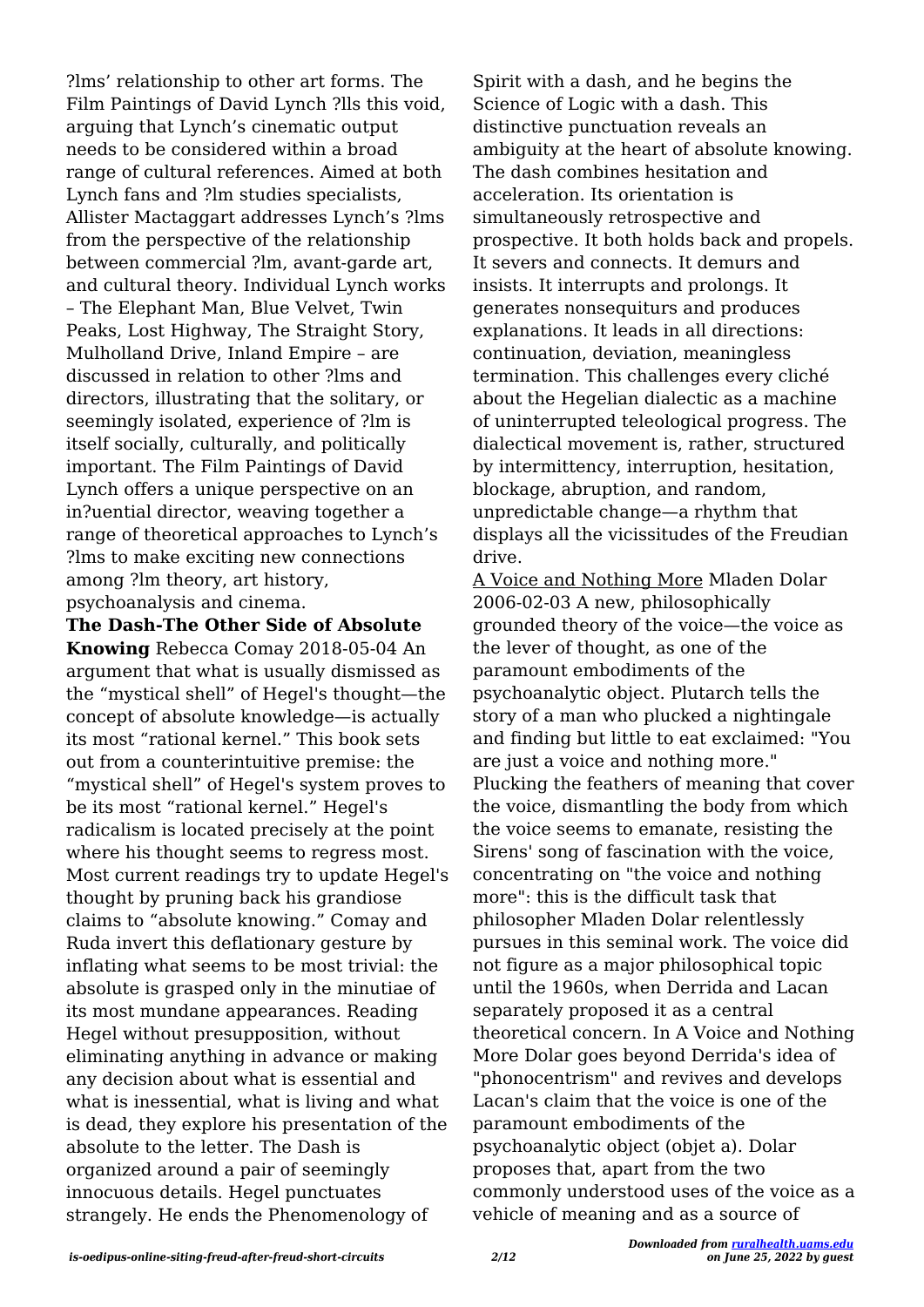aesthetic admiration, there is a third level of understanding: the voice as an object that can be seen as the lever of thought. He investigates the object voice on a number of different levels—the linguistics of the voice, the metaphysics of the voice, the ethics of the voice (with the voice of conscience), the paradoxical relation between the voice and the body, the politics of the voice—and he scrutinizes the uses of the voice in Freud and Kafka. With this foundational work, Dolar gives us a philosophically grounded theory of the voice as a Lacanian objectcause.

Freud in Oz Kenneth B. Kidd 2011 Shows how the acceptance of psychoanalysis owes a notable debt to the rise of "kid lit" *Sūtras, Stories and Yoga Philosophy* Daniel Raveh 2016-07-01 This book presents a close reading of four Indian narratives from different time periods (epic, Upanisadic, pre-modern and contemporary): Ekalavya's story from the Mahābhārata (MBh 1.123.1-39), the story of Prajāpati, Indra and Virochana from the Chāndogya Upanisad (CU 8.7.1-8.12.5), the story of Śankara in the King's body from the Śankaradigvijaya, and A.R. Murugadoss's Hindi film Ghajini (2008), respectively. These stories are thematically juxtaposed with Pātañjala-yoga, namely Patañjali's Yogasūtra and its vast commentarial body. The sūtras reveal hidden philosophical layers. The stories, on the other hand, contribute to the clarification of "philosophical junctions" in the Yogasūtra. Through sūtras and stories, the author explores the question of self-identity, with emphasis on the role of memory and the place of body in identity-formation. Each of the stories diagnoses the connection between self-identity and (at least a sense of) freedom. Employing cutting-edge methodology, crossing the boundaries of literary theory, story-telling, and philosophical reflection, this book presents fresh interpretations of Indian thought. It is useful to specialists in Asian philosophy and culture.

*A Canon of Empty Fathers* Phillip Rothwell 2007 A Canon of Empty Fathers: Paternity

in Portuguese Narrative is the first booklength study that analyzes the repeated and peculiar deployment of the father figure in Portuguese narratives from the nineteenth century to the present day. In it, Phillip Rothwell argues for a specifically Portuguese tendency toward what he terms empty paternity - a corruption of the Lacanian paternal function that has surfaced continuously in Portuguese culture from the fifteenth century onward. **Horror and Evil in the Name of Enjoyment** Han-yu Huang 2007 This book argues for the significance of ideology critique and moral judgment in the fields of literary, cultural, political and philosophical studies. By drawing on Slavoj Zizek's theory of ideology the author examines postmodern horror films like Jonathan Demme's The Silence of the Lambs, multiculturalism, post-September 11 political discourses and the society of enjoyment in terms of paranoia and perversion and reveals patterns of enjoyment structured through ideological fantasy. The Lacanian/Zizekian theory of ideological fantasy and ethics of psychoanalysis is then applied to broader philosophical, political and cultural contexts.

*Interface Fantasy* Andre Nusselder 2009-09-11 Behind our computer screens we are all cyborgs: through fantasy we can understand our involvement in virtual worlds. Cyberspace is first and foremost a mental space. Therefore we need to take a psychological approach to understand our experiences in it. In Interface Fantasy, André Nusselder uses the core psychoanalytic notion of fantasy to examine our relationship to computers and digital technology. Lacanian psychoanalysis considers fantasy to be an indispensable "screen" for our interaction with the outside world; Nusselder argues that, at the mental level, computer screens and other human-computer interfaces incorporate this function of fantasy: they mediate the real and the virtual. Interface Fantasy illuminates our attachment to new media: why we love our devices; why we are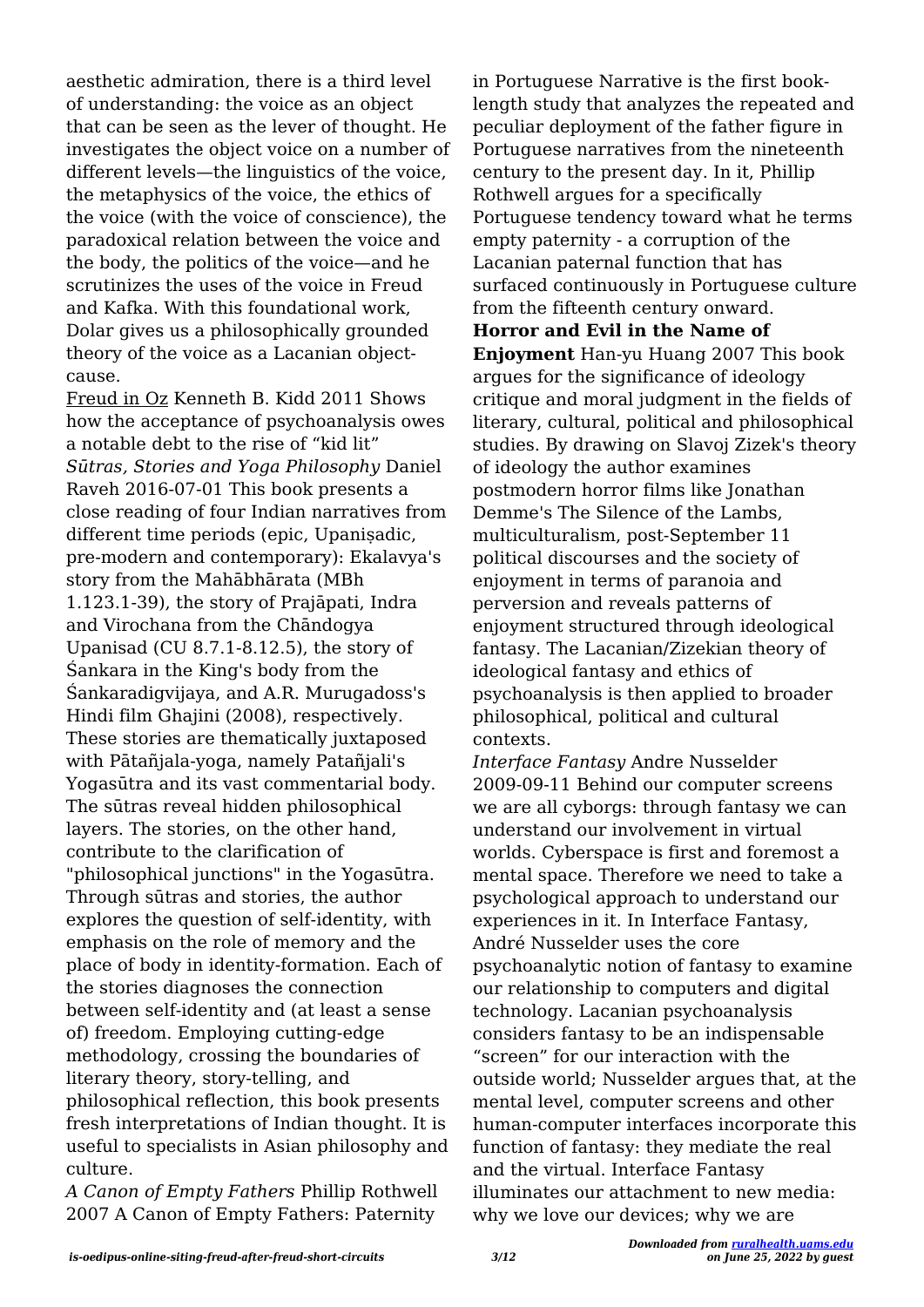fascinated by the images on their screens; and how it is possible that virtual images can provide physical pleasure. Nusselder puts such phenomena as avatars, role playing, cybersex, computer psychotherapy, and Internet addiction in the context of established psychoanalytic theory. The virtual identities we assume in virtual worlds, exemplified best by avatars consisting of both realistic and symbolic self-representations, illustrate the three orders that Lacan uses to analyze human reality: the imaginary, the symbolic, and the real. Nusselder analyzes our most intimate involvement with information technology—the almost invisible, affective aspects of technology that have the greatest impact on our lives. Interface Fantasy lays the foundation for a new way of thinking that acknowledges the pivotal role of the screen in the current world of information. And it gives an intelligible overview of basic Lacanian principles (including fantasy, language, the virtual, the real, embodiment, and enjoyment) that shows their enormous relevance for understanding the current state of media technology.

**Law and Enjoyment** Daniel Hourigan 2015-06-05 This book advocates, and develops, a critical account of the relationship between law and the largely neglected issue of 'enjoyment'. Taking popular culture seriously – as a lived and meaningful basis for a wider understanding of law, beyond the strictures of legal institutions and professional practices – it takes up a range of case studies from film and literature in order to consider how law is iterated through enjoyment, and how enjoyment embodies law. Drawing on psychoanalytic theory, this book addresses issues such as the forced choice to enjoy the law, the biopolitics of tyranny, the enjoyment of law's contingency, the trauma of the law's symbolic codification of pleasure, and the futuristic vision of law's transgression. In so doing, it forges an important case for acknowledging and analyzing the complex relationship between power and pleasure in law – one that will be

of considerable interest to legal theorists, as well as those with interests in the intersection of psychoanalytic and cultural theory.

**Lacan and the Posthuman** Svitlana Matviyenko 2018-04-30 When Posthumanism displaces the traditional human subject, what does psychoanalysis add to contemporary conversations about subject/object relations, systems, perspectives, and values? This book discusses whether Posthumanism itself is a cultural indication of a shift in thinking that is moving from language to matter, from a politics focused on social relations to one organized according to a broader sense of object in environments. Together the authors question what is at stake in this shift and what psychoanalysis can say about it. Promoting psychoanalysis' focus on the cybernetic relationships among subjects, language, social organizations, desire, drive, and other human motivations, this book demonstrates the continued relevance of Lacan's work not only to continued understandings of the human subject, but to the broader cultural impasses we now face. Why Posthumanism? Why now? In what ways is Posthumanist thought linked to the emergence of digital technologies? Exploring Posthumanism from the insights of Lacan's psychoanalysis, chapters expose and elucidate not only the conditions within which Posthumanist thought arises, but also reveal symptoms of its flaws: the blindness to anthropomorphization, projection, and unrecognized shifts in scale and perspective, as well as its mode of transcendental thought that enables many Posthumanist declarations. This book explains how Lacanian notions of the subject inform current discussions about human complicity with, and resistance to, algorithmic governing regimes, which themselves more wholly produce a "post" humanism than any philosophical displacement of human centrality could. **Scanning the Hypnoglyph** Nathaniel Wallace 2016-09-23 Scanning the Hypnoglyph by Nathaniel Wallace is concerned with the representation of sleep,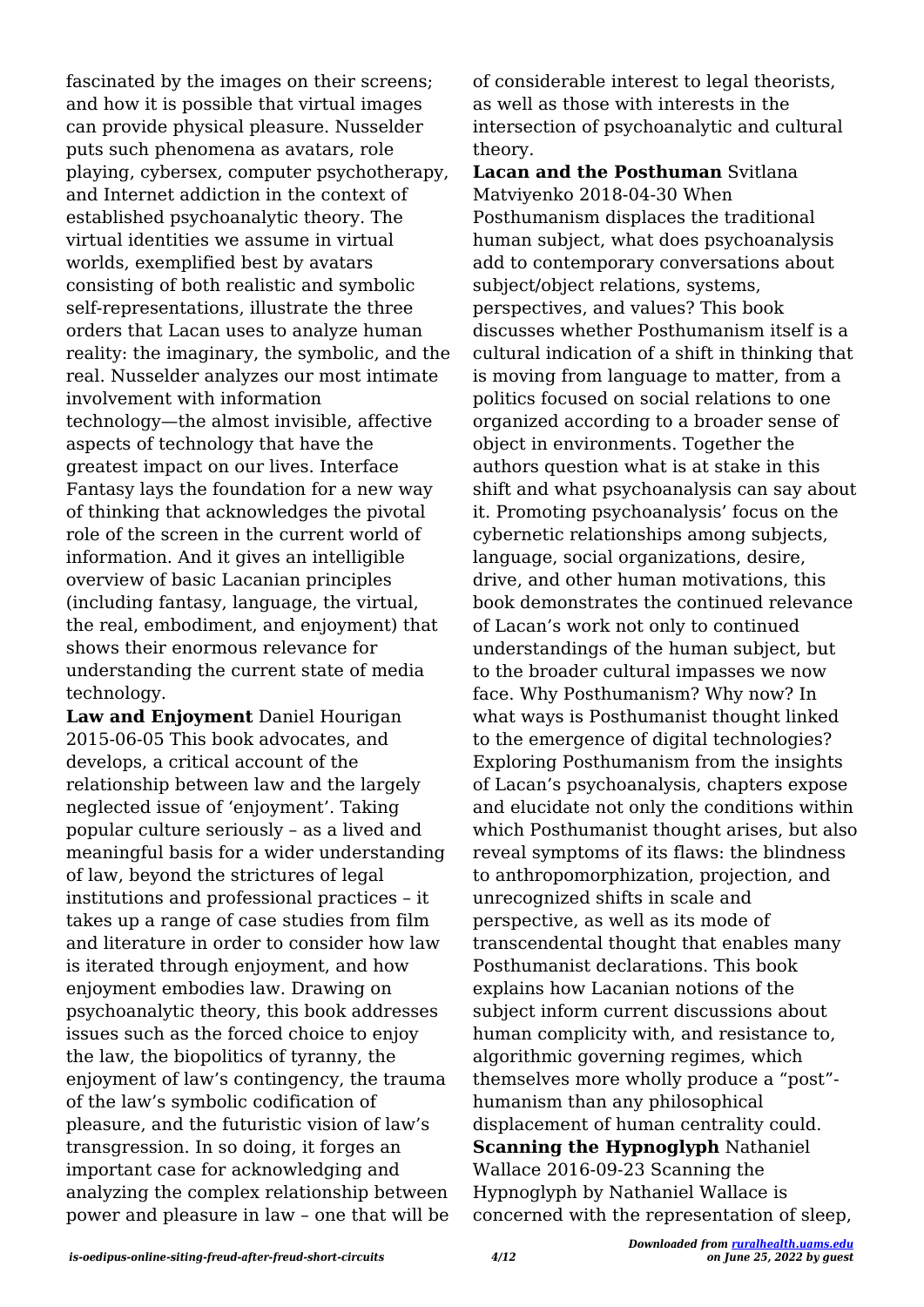with emphasis on postmodern verbal art and literature. Theories of subjectivity, narrative, and gender are considered, along with key works relevant for delineating a contemporary genre.

Ethics and Desire in the Wake of Postmodernism Graham Matthews 2012-05-03 Reading the work of 6 contemporary satiric novelists through contemporary theory, this book explores the possibility of reading and criticism after postmodernism.

**The Monstrosity of Christ** Slavoj Zizek 2011-02-25 A militant Marxist atheist and a "Radical Orthodox" Christian theologian square off on everything from the meaning of theology and Christ to the war machine of corporate mafia. "What matters is not so much that Žižek is endorsing a demythologized, disenchanted Christianity without transcendence, as that he is offering in the end (despite what he sometimes claims) a heterodox version of Christian belief."—John Milbank "To put it even more bluntly, my claim is that it is Milbank who is effectively guilty of heterodoxy, ultimately of a regression to paganism: in my atheism, I am more Christian than Milbank."—Slavoj Žižek In this corner, philosopher Slavoj Žižek, a militant atheist who represents the criticalmaterialist stance against religion's illusions; in the other corner, "Radical Orthodox" theologian John Milbank, an influential and provocative thinker who argues that theology is the only foundation upon which knowledge, politics, and ethics can stand. In The Monstrosity of Christ, Žižek and Milbank go head to head for three rounds, employing an impressive arsenal of moves to advance their positions and press their respective advantages. By the closing bell, they have not only proven themselves worthy adversaries, they have shown that faith and reason are not simply and intractably opposed. Žižek has long been interested in the emancipatory potential offered by Christian theology. And Milbank, seeing global capitalism as the new century's greatest ethical challenge, has pushed his own ontology in more

political and materialist directions. Their debate in The Monstrosity of Christ concerns the future of religion, secularity, and political hope in light of a monsterful event—God becoming human. For the first time since Žižek's turn toward theology, we have a true debate between an atheist and a theologian about the very meaning of theology, Christ, the Church, the Holy Ghost, Universality, and the foundations of logic. The result goes far beyond the popularized atheist/theist point/counterpoint of recent books by Christopher Hitchens, Richard Dawkins, and others. Žižek begins, and Milbank answers, countering dialectics with "paradox." The debate centers on the nature of and relation between paradox and parallax, between analogy and dialectics, between transcendent glory and liberation. Slavoj Žižek is a philosopher and cultural critic. He has published over thirty books, including Looking Awry, The Puppet and the Dwarf, and The Parallax View (these three published by the MIT Press). John Milbank is an influential Christian theologian and the author of Theology and Social Theory: Beyond Secular Reason and other books. Creston Davis, who conceived of this encounter, studied under both Žižek and Milbank.

**Liquidation World** Alexi Kukuljevic 2017-09-15 An examination of the disoriented subject of modernity: a dissolute figure who makes an makes an object of its absence; from Baudelaire to Broodthaers. In Liquidation World, Alexi Kukuljevic examines a distinctive form of subjectivity animating the avant-garde: that of the darkly humorous and utterly disoriented subject of modernity, a dissolute figure that makes an art of its own vacancy, an object of its absence. Shorn of the truly rotten illusion that the world is a fulfilling and meaningful place, these subjects identify themselves by a paradoxical disidentification—through the objects that take their places. They have mastered the art of living absently, of making something with nothing. Traversing their own morbid obsessions, they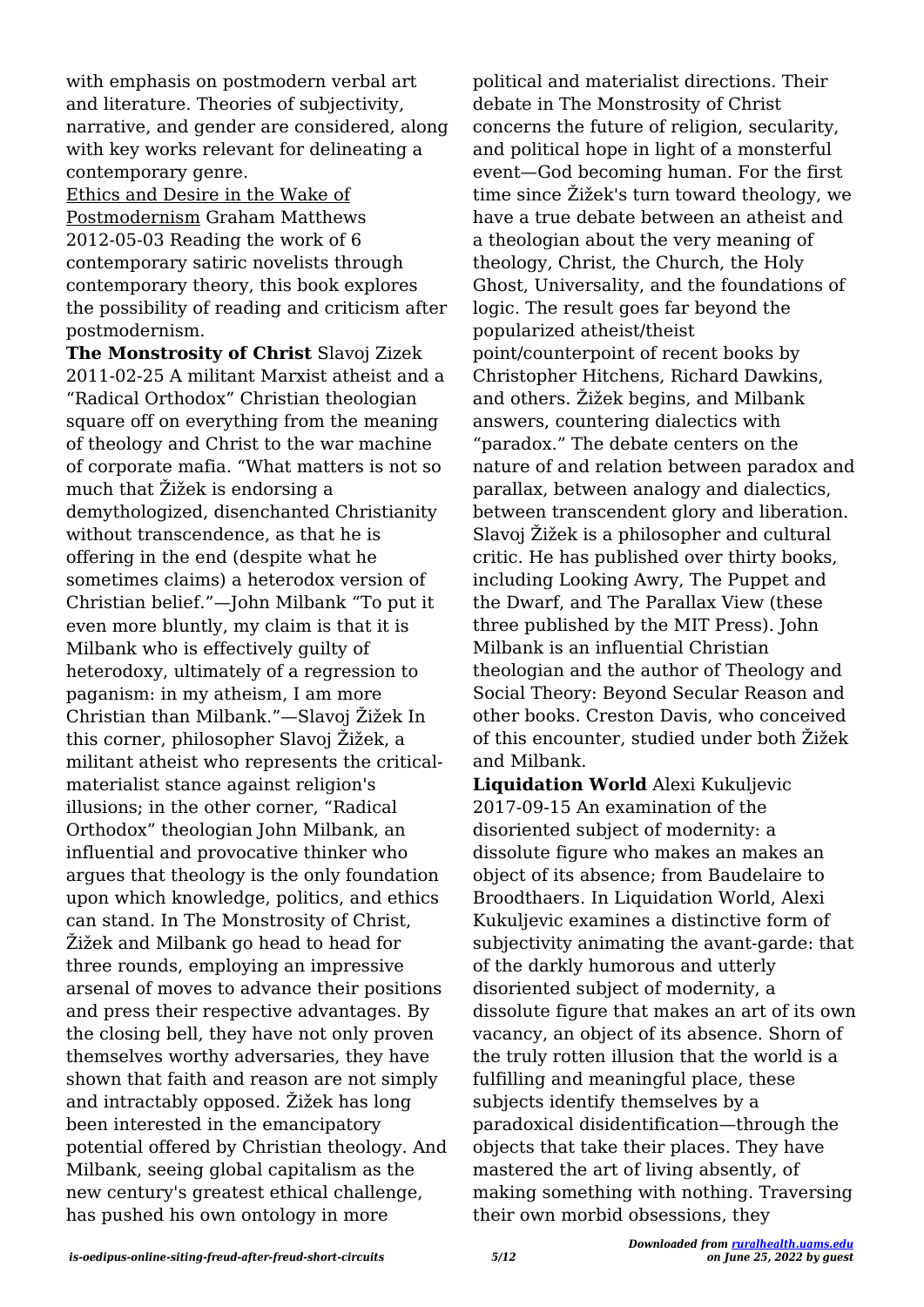substitute the nonsensical for sense, the ridiculous for the meaningful. Kukuljevic analyzes a series of artistic practices that illuminate this subjectivity, ranging from Marcel Duchamp's Three Standard Stoppages to Charles Baudelaire's melancholia. He considers the paradox of Duchamp's apparatus in the Stoppages and the strange comedy of Marcel Broodthaers's relation to the readymade; the comic subject in Jacques Vaché and the ridiculous subject in Alfred Jarry; the nihilist in Paul Valéry's Monsieur Teste; Oswald Wiener's interpretation of the dandy; and Charles Baudelaire as a happy melancholic. Along the way, he also touches on the work of Thomas Bernhard, Andy Kaufman, Buster Keaton, and others. Finally, he offers an extended analysis of Danny's escape from his demented father in Stanley Kubrick's The Shining. Each of these subjects is, in Freud's terms, sick—sick in the specific sense that they assume the absence of meaning and the liquidation of value in the world. They concern themselves with art, without assuming its value or meaning. Utterly debased, fundamentally disoriented, they take the void as their medium. The Parallax View Slavoj Zizek 2009-02-13 In Žižek's long-awaited magnum opus, he theorizes the "parallax gap" in the ontological, the scientific, and the political—and rehabilitates dialectical materialism. The Parallax View is Slavoj Žižek's most substantial theoretical work to appear in many years; Žižek himself describes it as his magnum opus. Parallax can be defined as the apparent displacement of an object, caused by a change in observational position. Žižek is interested in the "parallax gap" separating two points between which no synthesis or mediation is possible, linked by an "impossible short circuit" of levels that can never meet. From this consideration of parallax, Žižek begins a rehabilitation of dialectical materialism. Modes of parallax can be seen in different domains of today's theory, from the wave-particle duality in quantum physics to the parallax of the

unconscious in Freudian psychoanalysis between interpretations of the formation of the unconscious and theories of drives. In The Parallax View, Žižek, with his usual astonishing erudition, focuses on three main modes of parallax: the ontological difference, the ultimate parallax that conditions our very access to reality; the scientific parallax, the irreducible gap between the phenomenal experience of reality and its scientific explanation, which reaches its apogee in today's brain sciences (according to which "nobody is home" in the skull, just stacks of brain meat—a condition Žižek calls "the unbearable lightness of being no one"); and the political parallax, the social antagonism that allows for no common ground. Between his discussions of these three modes, Žižek offers interludes that deal with more specific topics—including an ethical act in a novel by Henry James and anti-anti-Semitism. The Parallax View not only expands Žižek's Lacanian-Hegelian approach to new domains (notably cognitive brain sciences) but also provides the systematic exposition of the conceptual framework that underlies his entire work. Philosophical and theological analysis, detailed readings of literature, cinema, and music coexist with lively anecdotes and obscene jokes. Lacan at the Scene Henry Bond 2012-09-21 A Lacanian approach to murder scene investigation. What if Jacques Lacan—the brilliant and eccentric Parisian psychoanalyst—had worked as a police detective, applying his theories to solve crimes? This may conjure up a mental film clip starring Peter Sellers in a trench coat, but in Lacan at the Scene, Henry Bond makes a serious and provocative claim: that apparently impenetrable events of violent death can be more effectively unraveled with Lacan's theory of psychoanalysis than with elaborate, technologically advanced forensic tools. Bond's exposition on murder expands and develops a resolutely Žižekian approach. Seeking out radical and unexpected readings, Bond unpacks his material utilizing Lacan's neurosispsychosis-perversion grid. Bond places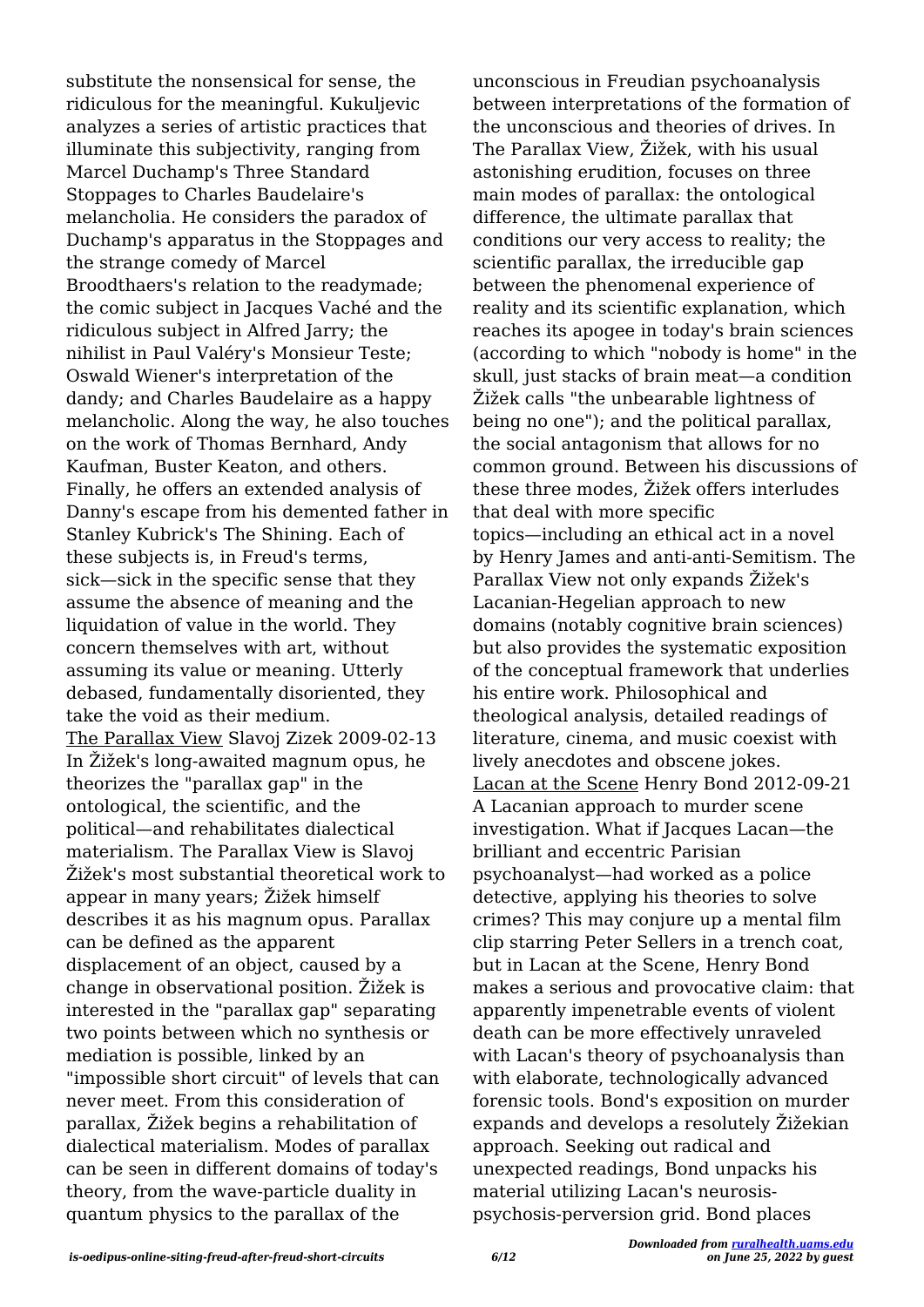Lacan at the crime scene and builds his argument through a series of archival crime scene photographs from the 1950s—the period when Lacan was developing his influential theories. It is not the horror of the ravished and mutilated corpses that draws his attention; instead, he interrogates seemingly minor details from the everyday, isolating and rephotographing what at first seems insignificant: a single high heeled shoe on a kitchen table, for example, or carefully folded clothes placed over a chair. From these mundane details he carefully builds a robust and comprehensive manual for Lacanian crime investigation that can stand beside the FBI's standard-issue Crime Classification Manual.

**Deconstruction Machines** Justin Joque 2018-02-27 A bold new theory of cyberwar argues that militarized hacking is best understood as a form of deconstruction From shadowy attempts to steal state secrets to the explosive destruction of Iranian centrifuges, cyberwar has been a vital part of statecraft for nearly thirty years. But although computer-based warfare has been with us for decades, it has changed dramatically since its emergence in the 1990s, and the pace of change is accelerating. In Deconstruction Machines, Justin Joque inquires into the fundamental nature of cyberwar through a detailed investigation of what happens at the crisis points when cybersecurity systems break down and reveal their internal contradictions. He concludes that cyberwar is best envisioned as a series of networks whose constantly shifting connections shape its very possibilities. He ultimately envisions cyberwar as a form of writing, advancing the innovative thesis that cyber attacks should be seen as a militarized form of deconstruction in which computer programs are systems that operate within the broader world of texts. Throughout, Joque addresses hot-button subjects such as technological social control and cyberresistance entities like Anonymous and Wikileaks while also providing a rich, detailed history of cyberwar.

Deconstruction Machines provides a necessary new interpretation of deconstruction and timely analysis of media, war, and technology.

**The Trouble with Pleasure** Aaron Schuster 2016-02-26 An investigation into the strange and troublesome relationship to pleasure that defines the human being, drawing on the disparate perspectives of Deleuze and Lacan. Is pleasure a rotten idea, mired in negativity and lack, which should be abandoned in favor of a new concept of desire? Or is desire itself fundamentally a matter of lack, absence, and loss? This is one of the crucial issues dividing the work of Gilles Deleuze and Jacques Lacan, two of the most formidable figures of postwar French thought. Though the encounter with psychoanalysis deeply marked Deleuze's work, we are yet to have a critical account of the very different postures he adopted toward psychoanalysis, and especially Lacanian theory, throughout his career. In The Trouble with Pleasure, Aaron Schuster tackles this tangled relationship head on. The result is neither a Lacanian reading of Deleuze nor a Deleuzian reading of Lacan but rather a systematic and comparative analysis that identifies concerns common to both thinkers and their ultimately incompatible ways of addressing them. Schuster focuses on drive and desire—the strange, convoluted relationship of human beings to the forces that move them from within—"the trouble with pleasure." Along the way, Schuster offers his own engaging and surprising conceptual analyses and inventive examples. In the "Critique of Pure Complaint" he provides a philosophy of complaining, ranging from Freud's theory of neurosis to Spinoza's intellectual complaint of God and the Deleuzian great complaint. Schuster goes on to elaborate, among other things, a theory of love as "mutually compatible symptoms"; an original philosophical history of pleasure, including a hypothetical Heideggerian treatise and a Platonic theory of true pleasure; and an exploration of the 1920s "literature of the death drive," including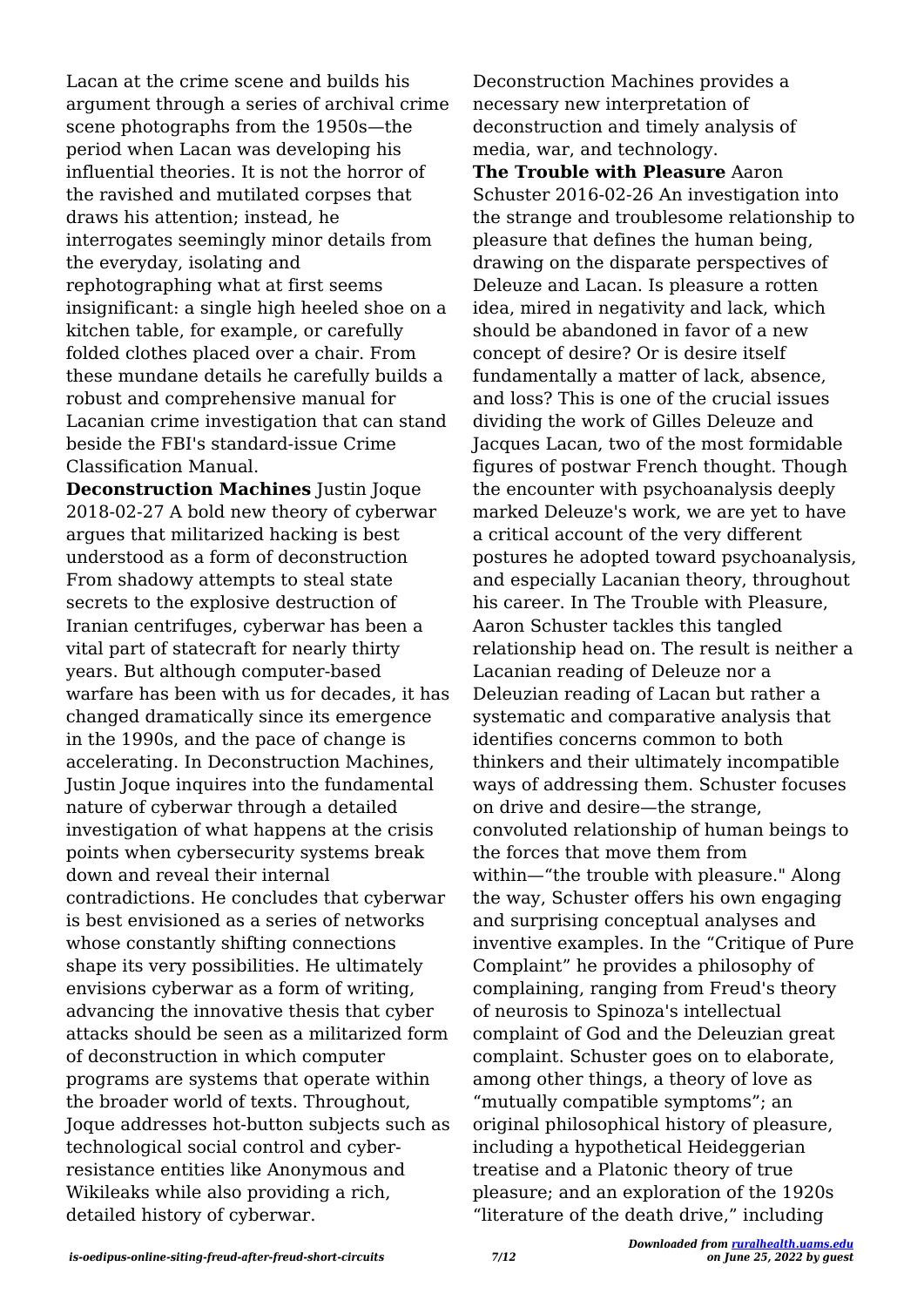Thomas Mann, Italo Svevo, and Blaise Cendrars.

Sigmund Freud Alistair Ross 2022 Sigmund Freud's name is known throughout the world. He opened up the world of the unconscious, so people can understand themselves so much better than before. His unique ideas are discussed in academic circles. His psychoanalytic techniques influenced mental health, counselling, psychotherapy and psychiatry. His words form part of everyday language. Lying on a couch and having dreams interpreted by an analyst is an iconic picture of modern life and popular culture. Sigmund Freud: A Reference Guide to Her Life and Work captures his eventful life, his works, and his legacy. The volume features a chronology, an introduction, a comprehensive bibliography, and the dictionary section lists entries on Freud, his family, friends (and foes), colleagues, and the evolution of psychoanalysis.

**Subjectivity and Otherness** Lorenzo Chiesa 2007-09-28 The evolution of the concept of subjectivity in the works of Jacques Lacan. Countering the call by some "pro-Lacanians" for an end to the exegesis of Lacan's work—and the dismissal by "anti-Lacanians" of Lacan as impossibly impenetrable—Subjectivity and Otherness argues for Lacan as a "paradoxically systematic" thinker, and for the necessity of a close analysis of his texts. Lorenzo Chiesa examines, from a philosophical perspective, the evolution of the concept of subjectivity in Lacan's work, carrying out a detailed reading of the Lacanian subject in its necessary relation to otherness according to Lacan's orders of the Imaginary, the Symbolic, and the Real. Chiesa emphasizes the continuity underlying apparently incompatible phases of Lacan's examination of the subject, describing Lacan's theory as a consistent philosophical system—but one that is constantly revised and therefore problematic. Chiesa analyzes each "old" theory of the subject within the framework of a "new" elaboration and reassesses its fundamental tenets from the perspective of a general psychoanalytic discourse that

becomes increasingly complex. From the 1960s on, writes Chiesa, the Lacanian subject amounts to an irreducible lack that must be actively confronted and assumed; this "subjectivized lack," Chiesa argues further, offers an escape from the contemporary impasse between the "death of the subject" alleged by postmodernism and a return to a traditional "substantialist" notion of the subject. An original treatment of psychoanalytic issues, Subjectivity and Otherness fills a significant gap in the existing literature on Lacan, taking seriously the need for a philosophical investigation of Lacanian concepts.

**French XX Bibliography** William J. Thompson 2007-09 Provides the listing of books, articles, and book reviews concerned with French literature since 1885. This is a reference source in the study of modern French literature and culture. It contains nearly 8,800 entries.

**Is Oedipus Online?** Jerry Aline Flieger 2005-05-06 Psychoanalysis as a navigation device for the cultural maze of the twentyfirst century. "Can Freud be 'updated' in the twenty-first century, or is he a venerated but outmoded genius?" asks Jerry Aline Flieger. In Is Oedipus Online? Flieger stages an encounter between psychoanalysis and the new century, testing the viability of Freud's theories in light of the emergent realities of our time. Responding to prominent critics of psychoanalysis and approaching our current preoccupations from a Freudian angle, she presents a reading of Freudian theory that coincides with and even clarifies new concepts in science and culture. Fractals, emergence, topological modeling, and other nonlinearities, for example, can be understood in light of both Freud's idea of the symptom as a nodal point and Lacan's concept of networks (rather than sequential cause and effect) that link psychic realities. At the same time, Flieger suggests how emerging paradigms in science and culture may elucidate Freud's cultural theory. Like Slavoj Zizek, editor of the Short Circuits series, Flieger shifts effortlessly from field to field,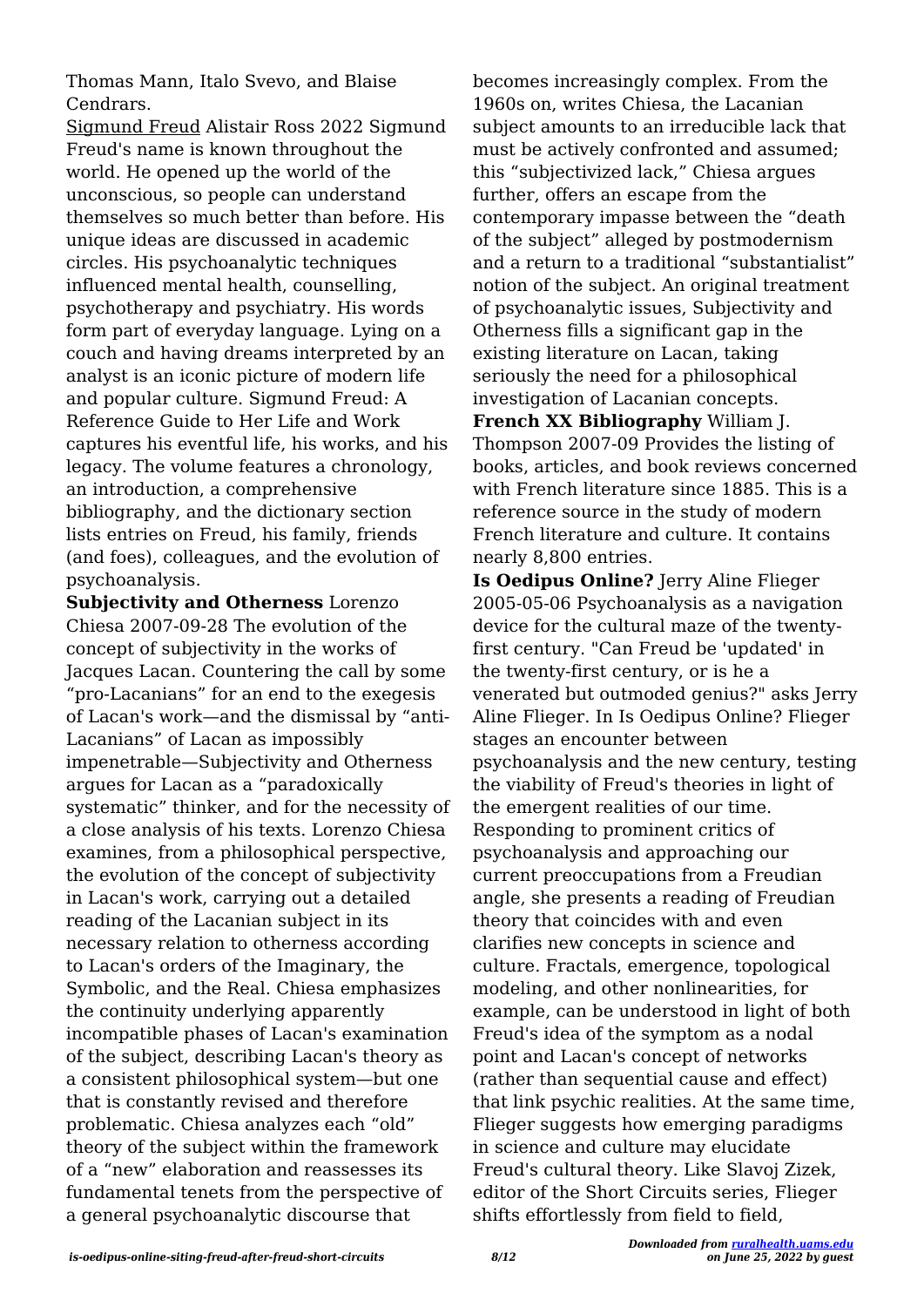discussing psychoanalysis, millennial culture, nonlinear science, and the landscape of cyberspace. In the first half of the book, "Re-siting Oedipus," she draws on the work of Lyotard, Zizek, Deleuze, Virilio, Baudrillard, Haraway and others, to refute the assumption of Freud's outdatedness in the new century. Then, in "Freud Sitings in Millennial Theory," she recasts oedipal theory, siting/sighting/citing Freud in a twenty-first-century context. Thinking of Oedipus—decipherer of enigmas, wanderer—as a navigator or search engine allows us to see psychoanalysis as a navigation device for the cultural maze of the "bimillennial" era, and Oedipus himself as a circuit of intersubjective processes by which we become human. For humanity—still needed in the "posthuman" century—is at the core of Freud's theory: "Reading Freud today," Flieger writes, "reminds us of the complications of the Sphinx's riddle, the enigma that Oedipus only thought he solved: the question of what it is to be human. Psychoanalysis continues to pose that question at the crossroads between instincts and their vicissitudes."

## *Umbr(a): The Dark God* 2005

*The Not-Two* Lorenzo Chiesa 2016-04-08 A philosophical examination of the treatment of logic and God in Lacan's later psychoanalytic theory. In The Not-Two, Lorenzo Chiesa examines the treatment of logic and God in Lacan's later work. Chiesa draws for the most part from Lacan's Seminars of the early 1970s, as they revolve around the axiom "There is no sexual relationship." Chiesa provides both a close reading of Lacan's effort to formalize sexual difference as incompleteness and an assessment of its broader implications for philosophical realism and materialism. Chiesa argues that "There is no sexual relationship" is for Lacan empirically and historically circumscribed by psychoanalysis, yet self-evident in our everyday lives. Lacan believed that we have sex because we love, and that love is a desire to be One in face of the absence of the sexual relationship. Love presupposes a

real "not-two." The not-two condenses the idea that our love and sex lives are dictated by the impossibility of fusing man's contradictory being with the heteros of woman as a fundamentally uncountable Other. Sexual liaisons are sustained by a transcendental logic, the so-called phallic function that attempts to overcome this impossibility. Chiesa also focuses on Lacan's critical dialogue with modern science and formal logic, as well as his dismantling of sexuality as considered by mainstream biological discourse. Developing a new logic of sexuation based on incompleteness requires the relinquishing of any alleged logos of life and any teleological evolution. For Lacan, the truth of incompleteness as approached psychoanalytically through sexuality would allow us to go further in debunking traditional onto-theology and replace it with a "para-ontology" yet to be developed. Given the truth of incompleteness, Chiesa asks, can we think such a truth in itself without turning incompleteness into another truth about truth, that is, into yet another figure of God as absolute being? **Theorizing Desire** K. Gorton 2008-03-13 What is the nature of desire? This book gives an accessible introduction to the concept, and a coherent critique of the competing theories of desire within contemporary theory. Through analysis of representations of desire in television and film, it considers ways in which the concept is theorized and presented on screen. The Odd One In Alenka Zupancic 2008-02-08 A Lacanian look at how comedy might come to philosophy's rescue, with examples ranging from Hegel and Molière to George W. Bush and Borat. Why philosophize about comedy? What is the use of investigating the comical from philosophical and psychoanalytic perspectives? In The Odd One In, Alenka Zupančič considers how philosophy and psychoanalysis can help us understand the movement and the logic involved in the practice of comedy, and how comedy can help philosophy and psychoanalysis recognize some of the crucial mechanisms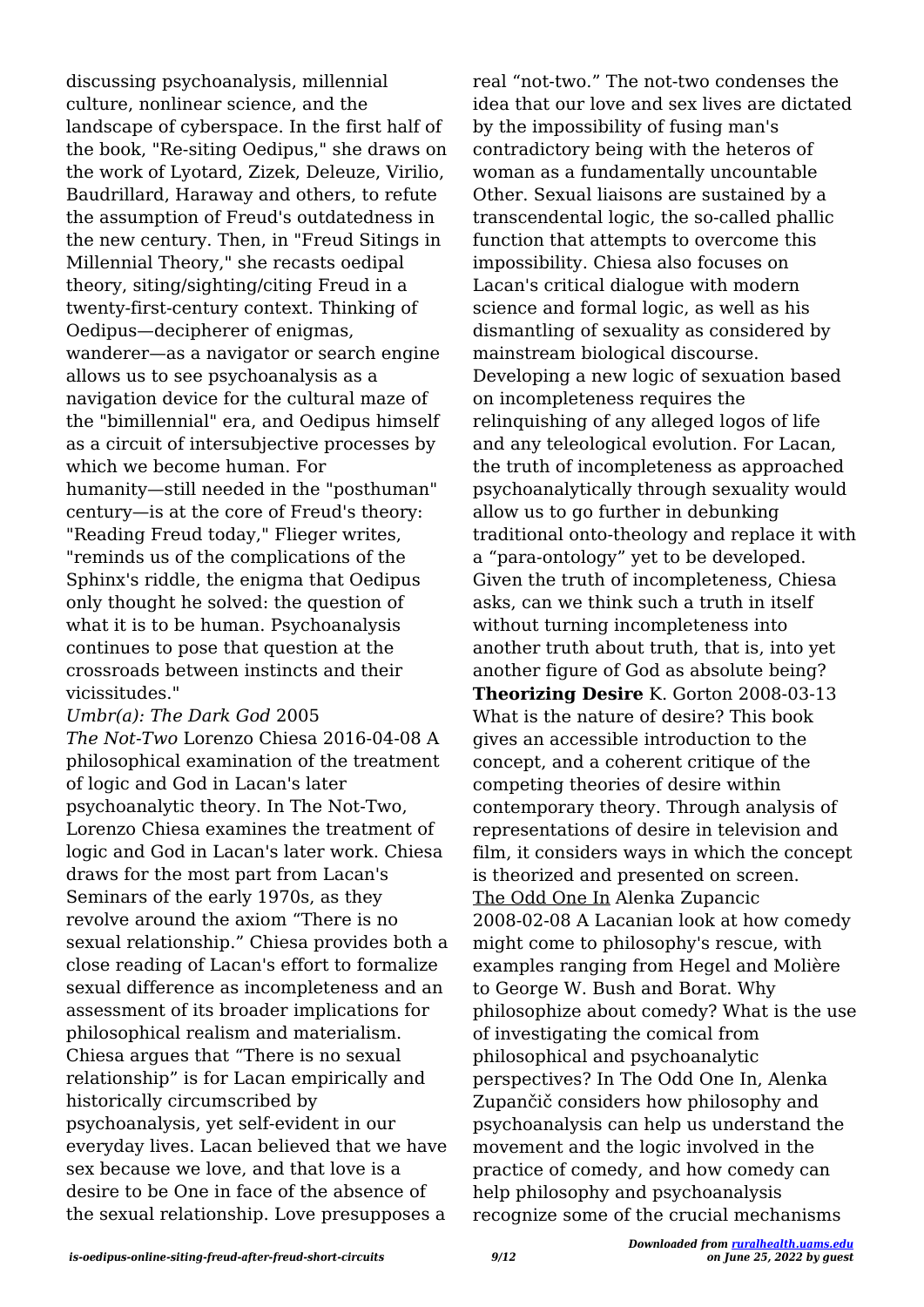and vicissitudes of what is called humanity. Comedy by its nature is difficult to pin down with concepts and definitions, but as artistic form and social practice comedy is a mode of tarrying with a foreign object—of including the exception. Philosophy's relationship to comedy, Zupančič writes, is not exactly a simple story (and indeed includes some elements of comedy). It could begin with the lost book of Aristotle's Poetics, which discussed comedy and laughter (and was made famous by Umberto Eco's The Name of the Rose). But Zupančič draws on a whole range of philosophers and exemplars of comedy, from Aristophanes, Molière, Hegel, Freud, and Lacan to George W. Bush and Borat. She distinguishes incisively between comedy and ideologically imposed, "naturalized" cheerfulness. Real, subversive comedy thrives on the short circuits that establish an immediate connection between heterogeneous orders. Zupančič examines the mechanisms and processes by which comedy lets the odd one in.

**American Book Publishing Record** 2003 Jacques Lacan Slavoj Žižek 2002-12 Presents a selection of texts covering the entire scope of the Lacan debate, focusing on four areas of Lacan's influence- psychoanalytic theory and practice; philosophy; society, politics, and ideology; and culture.

*All for Nothing* Andrew Cutrofello 2014-08-29 Hamlet as performed by philosophers, with supporting roles played by Kant, Nietzsche, and others. A specter is haunting philosophy—the specter of Hamlet. Why is this? Wherefore? What should we do? Entering from stage left: the philosopher's Hamlet. The philosopher's Hamlet is a conceptual character, played by philosophers rather than actors. He performs not in the theater but within the space of philosophical positions. In All for Nothing, Andrew Cutrofello critically examines the performance history of this unique role. The philosopher's Hamlet personifies negativity. In Shakespeare's play, Hamlet's speech and action are characteristically negative; he is the

melancholy Dane. Most would agree that he has nothing to be cheerful about. Philosophers have taken Hamlet to embody specific forms of negativity that first came into view in modernity. What the figure of the Sophist represented for Plato, Hamlet has represented for modern philosophers. Cutrofello analyzes five aspects of Hamlet's negativity: his melancholy, negative faith, nihilism, tarrying (which Cutrofello distinguishes from "delaying"), and nonexistence. Along the way, we meet Hamlet in the texts of Kant, Coleridge, Hegel, Marx, Schopenhauer, Kierkegaard, Nietzsche, Freud, Russell, Wittgenstein, Heidegger, Benjamin, Arendt, Schmitt, Lacan, Deleuze, Foucault, Derrida, Badiou, Žižek, and other philosophers. Whirling across a kingdom of infinite space, the philosopher's Hamlet is nothing if not thought-provoking.

**Laughter** Anca Parvulescu 2010-08-27 Uncovering an archive of laughter, from the forbidden giggle to the explosive guffaw. Most of our theories of laughter are not concerned with laughter. Rather, their focus is the laughable object, whether conceived of as the comic, the humorous, jokes, the grotesque, the ridiculous, or the ludicrous. In Laughter, Anca Parvulescu proposes a return to the materiality of the burst of laughter itself. She sets out to uncover an archive of laughter, inviting us to follow its rhythms and listen to its tones. Historically, laughter—especially the passionate burst of laughter—has often been a faux pas. Manuals for conduct, abetted by philosophical treatises and literary and visual texts, warned against it, offering special injunctions to ladies to avoid jollity that was too boisterous. Returning laughter to the history of the passions, Parvulescu anchors it at the point where the history of the grimacing face meets the history of noise. In the civilizing process that leads to laughter's "falling into disrepute," as Nietzsche famously put it, we can see the formless, contorted face in laughter being slowly corrected into a calm, social smile. How did the twentieth century laugh? Parvulescu points to a gallery of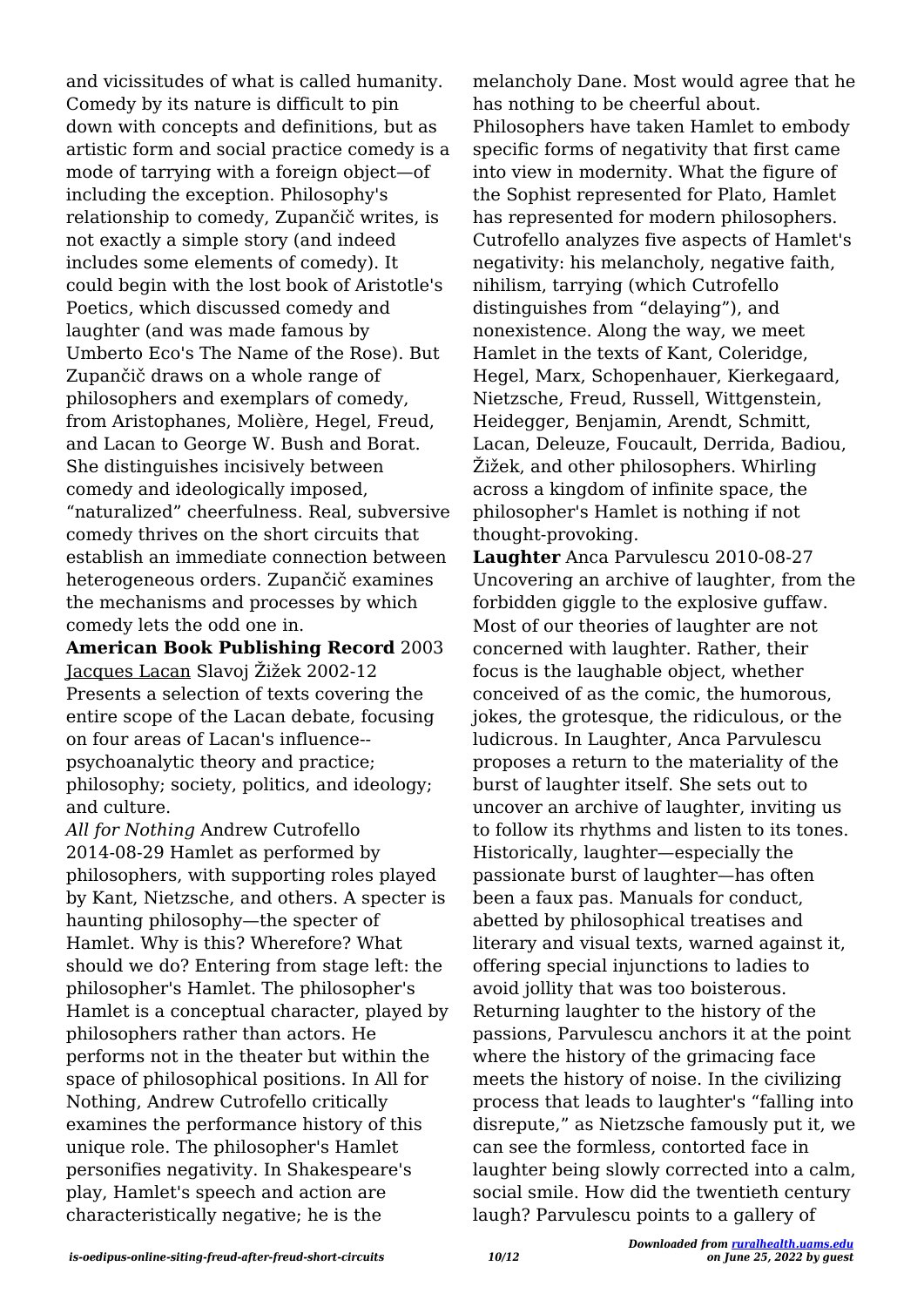twentieth-century laughers and friends of laughter, arguing that it is through Georges Bataille that the century laughed its most distinct laugh. In Bataille's wake, laughter becomes the passion at the heart of poststructuralism. Looking back at the century from this vantage point, Parvulescu revisits four of its most challenging projects: modernism, the philosophical avant-gardes, feminism, and cinema. The result is an overview of the twentieth century as seen through the laughs that burst at some of its most convoluted junctures.

## **Is Oedipus Online? Surfing the Psyche**

Jerry Aline Flieger 2014-01-10 Can Freud be "updated" in the twenty-first century, or is he a venerated but outmoded genius? In this BIT, Jerry Aline Flieger stages an encounter between psychoanalysis and the new century, considering the psyche in cyberspace.

**What IS Sex?** Alenka Zupancic 2017-09-08 Why sexuality is at the point of a "short circuit" between ontology and epistemology. Consider sublimation—conventionally understood as a substitute satisfaction for missing sexual satisfaction. But what if, as Lacan claims, we can get exactly the same satisfaction that we get from sex from talking (or writing, painting, praying, or other activities)? The point is not to explain the satisfaction from talking by pointing to its sexual origin, but that the satisfaction from talking is itself sexual. The satisfaction from talking contains a key to sexual satisfaction (and not the other way around)—even a key to sexuality itself and its inherent contradictions. The Lacanian perspective would make the answer to the simpleseeming question, "What is sex?" rather more complex. In this volume in the Short Circuits series, Alenka Zupančič approaches the question from just this perspective, considering sexuality a properly philosophical problem for psychoanalysis; and by psychoanalysis, she means that of Freud and Lacan, not that of the kind of clinician practitioners called by Lacan "orthopedists of the unconscious."

Zupančič argues that sexuality is at the point of a "short circuit" between ontology and epistemology. Sexuality and knowledge are structured around a fundamental negativity, which unites them at the point of the unconscious. The unconscious (as linked to sexuality) is the concept of an inherent link between being and knowledge in their very negativity.

*Television and Youth Culture* J. jagodzinski 2009-03-26 This book explores youth in postmodern society through a Lacanian lens. Jagodzinski explores the generalized paranoia that pervades the landscape of television. Instead of dismissing paranoia as a negative development, he claims that youth today labour within the context of paranoia to find their identities.

**Incontinence of the Void** Slavoj Zizek 2019-02-26 The "formidably brilliant" Žižek considers sexuality, ontology, subjectivity, and Marxian critiques of political economy by way of Lacanian psychoanalysis. If the most interesting theoretical interventions emerge today from the interspaces between fields, then the foremost interspaceman is Slavoj Žižek. In Incontinence of the Void (the title is inspired by a sentence in Samuel Beckett's late masterpiece Ill Seen Ill Said), Žižek explores the empty spaces between philosophy, psychoanalysis, and the critique of political economy. He proceeds from the universal dimension of philosophy to the particular dimension of sexuality to the singular dimension of the critique of political economy. The passage from one dimension to another is immanent: the ontological void is accessible only through the impasses of sexuation and the ongoing prospect of the abolition of sexuality, which is itself opened up by the technoscientific progress of global capitalism, in turn leading to the critique of political economy. Responding to his colleague and fellow Short Circuits author Alenka Zupančič's What Is Sex?, Žižek examines the notion of an excessive element in ontology that gives body to radical negativity, which becomes the antagonism of sexual difference. From the economico-philosophical perspective, Žižek